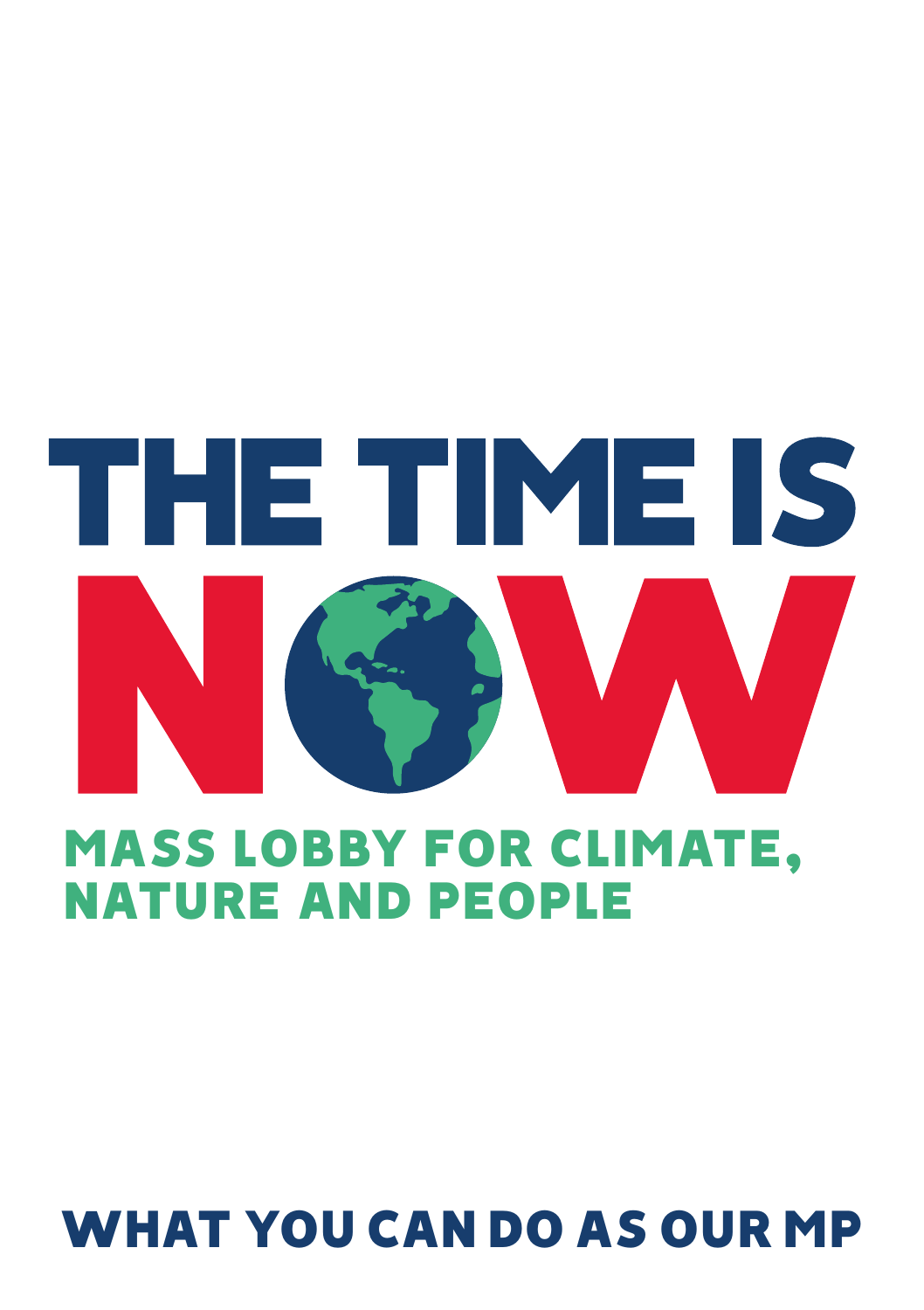**As our MP, please do everything in your power to maximise action for our climate, nature and people, in the UK and globally.** 

**We are facing a crisis.** 

**The world is hitting record-breaking temperatures, and the poorest communities are being affected the most. The devastating decline in biodiversity is set to wipe out a million species. Our oceans are choking in plastic and our children are breathing toxic air. The science is clear and we are feeling the impacts.** 

**The political response needs to be bigger and faster.** 

**This is not a future problem: the time is now.**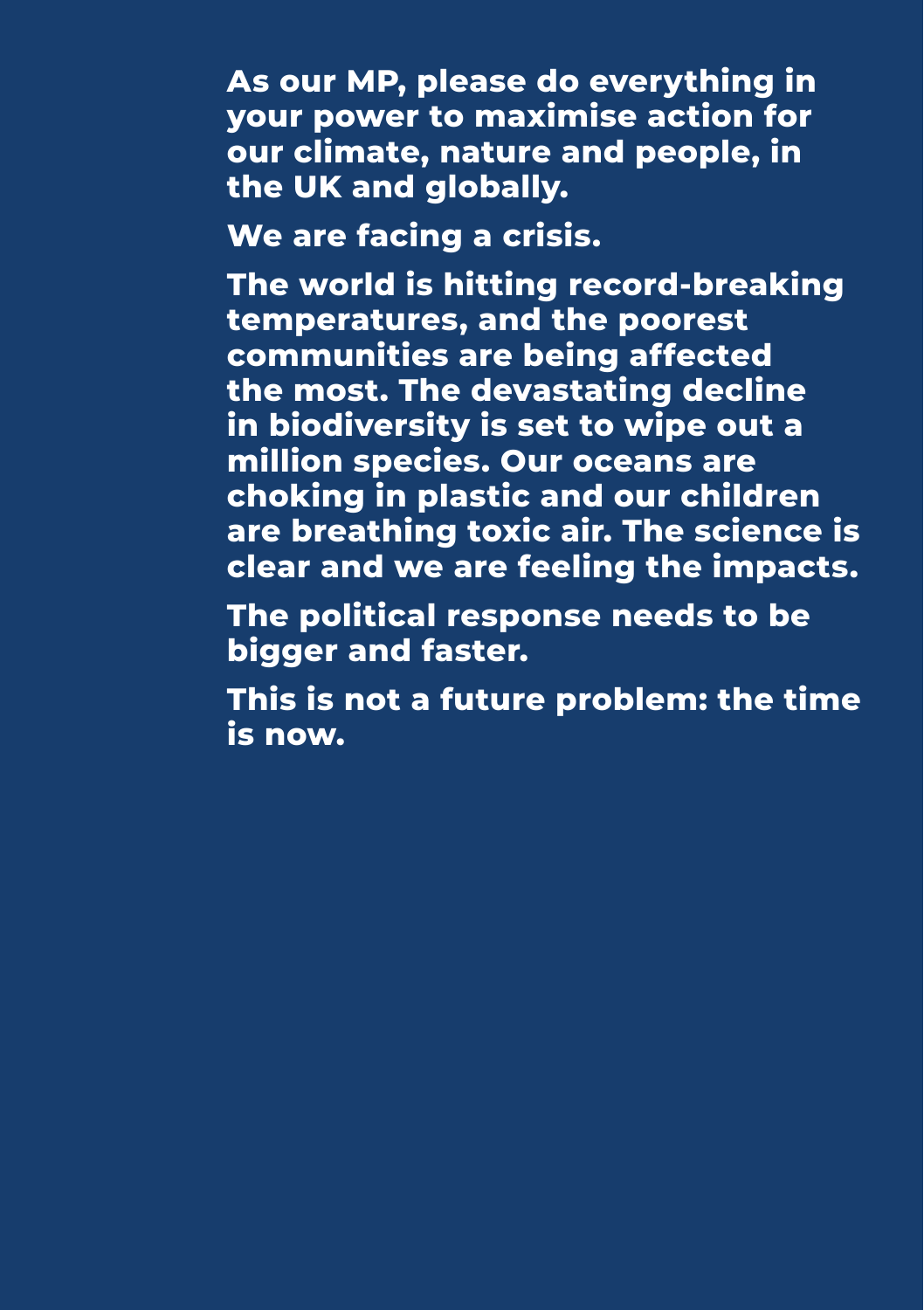#### **Please write to your party leader or leadership contenders and let them know that you support these actions:**

## 1. Introduce immediate legislation

To end the UK's contribution to climate change: rapidly put in place ambitious policies to phase out fossil fuels and slash emissions now to get us on track to net zero by 2045 at the latest.

To clean up our environment and restore nature: pass a flagship Environment Act, with ambitious new targets for healthy air, clean water, thriving wildlife, green spaces where people live and eliminating waste and plastic pollution.

Create a powerful, independent watchdog to make sure these are achieved.

#### 2. Scale up investment to tackle the climate and environmental emergency, fairly and democratically

Ensure government spending of at least 2% of GDP per year for climate action and restoring nature, both at home and abroad, starting now.

# 3. Put environment and climate action at the heart of the UK's international agenda

Accelerate progress towards achieving global goals on climate change, nature protection and restoration, and sustainable development at the three major UN summits in 2020 and the G7 in 2021.

Rule out signing trade deals with countries that are not implementing the Paris Agreement or upholding human rights and environmental standards.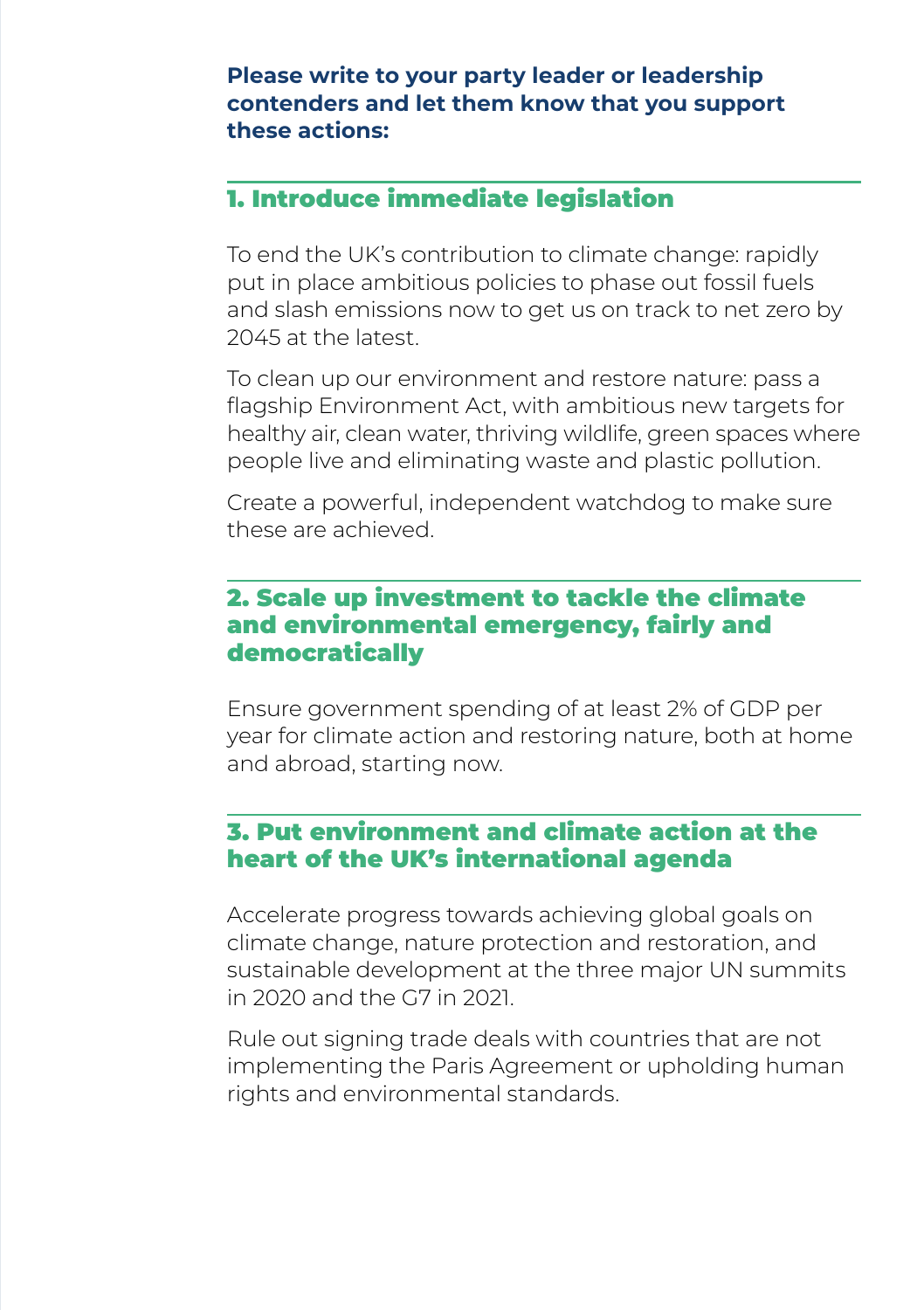# THE TIME IS NOW… FOR CLIMATE ACTION

**We are calling for immediate bold policies and investment to get on track to net zero, and political support for a ten year economic programme and international climate action.**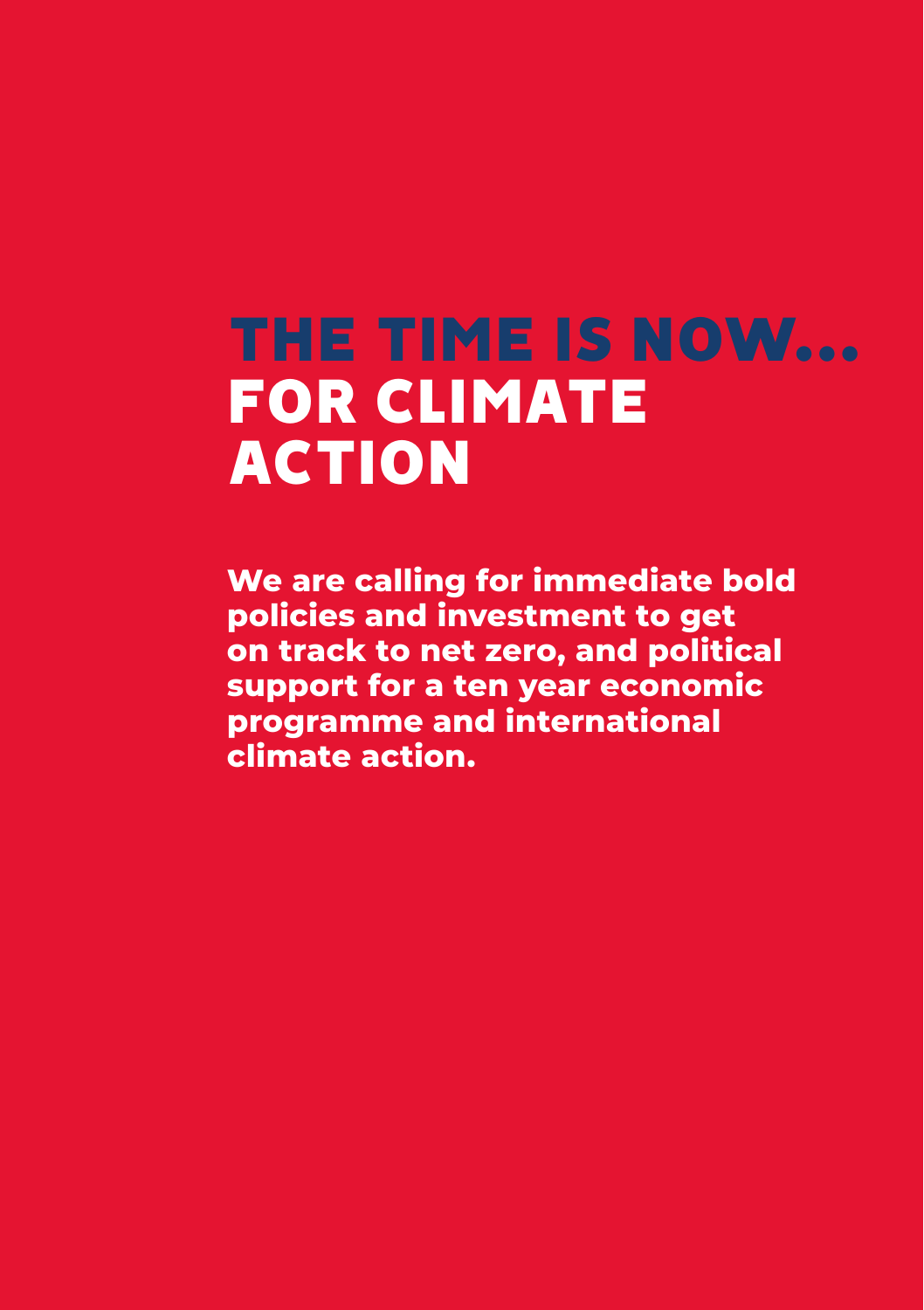The risk of climate change is now so great that it poses a threat to civilisation itself.

We welcome the government's decision to legislate immediately for net zero emissions. But we believe that the UK needs to start short term action now to enable us to go further and faster, and achieve net zero by 2045 at the latest.

We are in a race against time. To have a chance of limiting global warming to 1.5°C, the world needs to cut its carbon emissions by almost half by 2030 and reach net zero by 2050.<sup>1</sup>

The UK is the second biggest historic emitter of greenhouse gases per capita since the industrial age began. We have a moral duty to reach net zero as soon as we can.

Getting to net zero emissions by 2045 is feasible and would demonstrate leadership on climate change.<sup>2</sup>

We support the recommendations of the Committee on Climate Change that the UK's net zero target should account for aviation and shipping emissions and be achieved without the use of international carbon offsets.

Despite the UK's success in decarbonising its power sector, there has been little progress in reducing emissions from buildings, transport or agriculture. As a result, we are not on track to meet our legally binding targets, under the 4th and 5th carbon budgets. It is time for action.

## A NEW TEN YEAR ECONOMIC PROGRAMME

To meet the climate emergency, there needs to be a ten year programme of action to put us on the path to net zero emissions. This should be supported by the government spending 2% of GDP on protecting our climate and nature, and include the following actions:

#### **Phase out fossil fuels and expand renewables fast**

The zero carbon transition should be at the heart of the government's economic, infrastructure and energy

<sup>1</sup> IPCC, 2018, *Summary for policymakers,* 'Special report: global warming of 1.5 ºC'

<sup>2</sup> Vivid Economics, 2018, *Keeping it cool: how the UK can end its contribution to climate change*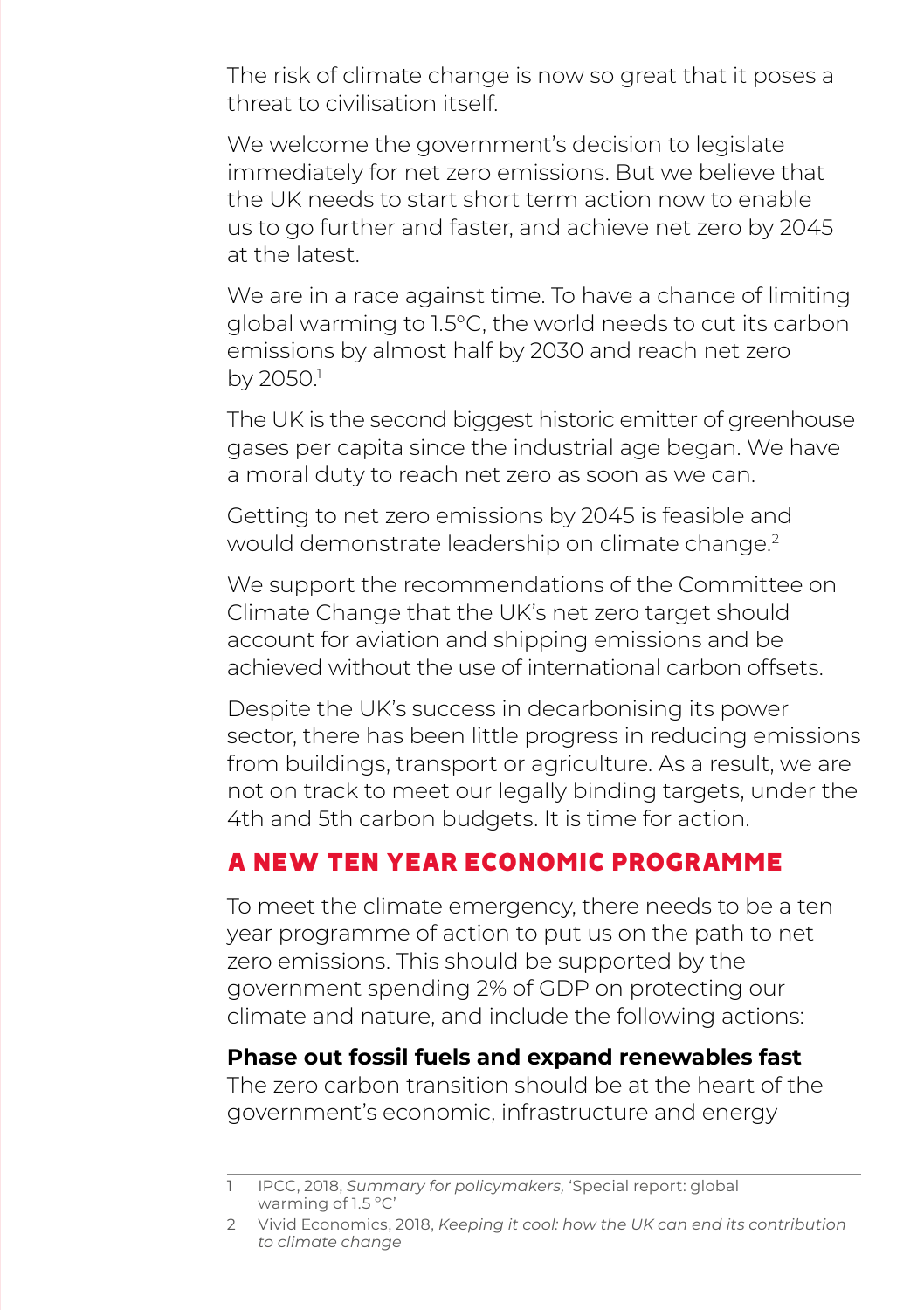programmes. The expansion of fossil fuel extraction and its infrastructure should end, and fossil fuels should be phased out as soon as possible. Sustainable, renewable energy should be significantly ramped up. Sensitively sited wind and solar power generation should be tripled between now and 2030.

#### **Transform home energy**

Zero carbon homes must become the number one UK infrastructure investment priority. Capital funding, regulations and financial incentives should be put in place for a ten year programme, to make every home highly energy efficient and roll-out affordable zero carbon heating systems. It should emulate the successful Scottish infrastructure programme for home decarbonisation.

#### **Ban the sale of new petrol and diesel cars, vans and motorcycles by 2030**

A 2030 ban on the sale of new petrol and diesel cars, vans and motorcycles, and the rapid roll-out of fast charging points across the UK will help to accelerate the transition to electric vehicles. Alongside more investment in public transport, cycling and walking, this will reduce the scourge of air pollution in our towns and cities.

#### **Restore nature to reduce carbon emissions**

By planting trees, restoring peatland and salt marshes, protecting the ocean and developing a more sustainable food and farming model, the government can help to increase natural capacity to remove carbon from the atmosphere. Efforts to limit global warming and restore nature should go hand-in-hand, and start immediately.

#### **Protect jobs and vulnerable people**

The transition to a zero carbon economy offers great opportunities for businesses and jobs. The success of the offshore wind industry is a good example of a new industry that can regenerate economies and offer new, highly skilled jobs. But transition is not always easy, so the government will need to play an important role in helping to reskill workers and ensure that no communities or vulnerable people are left behind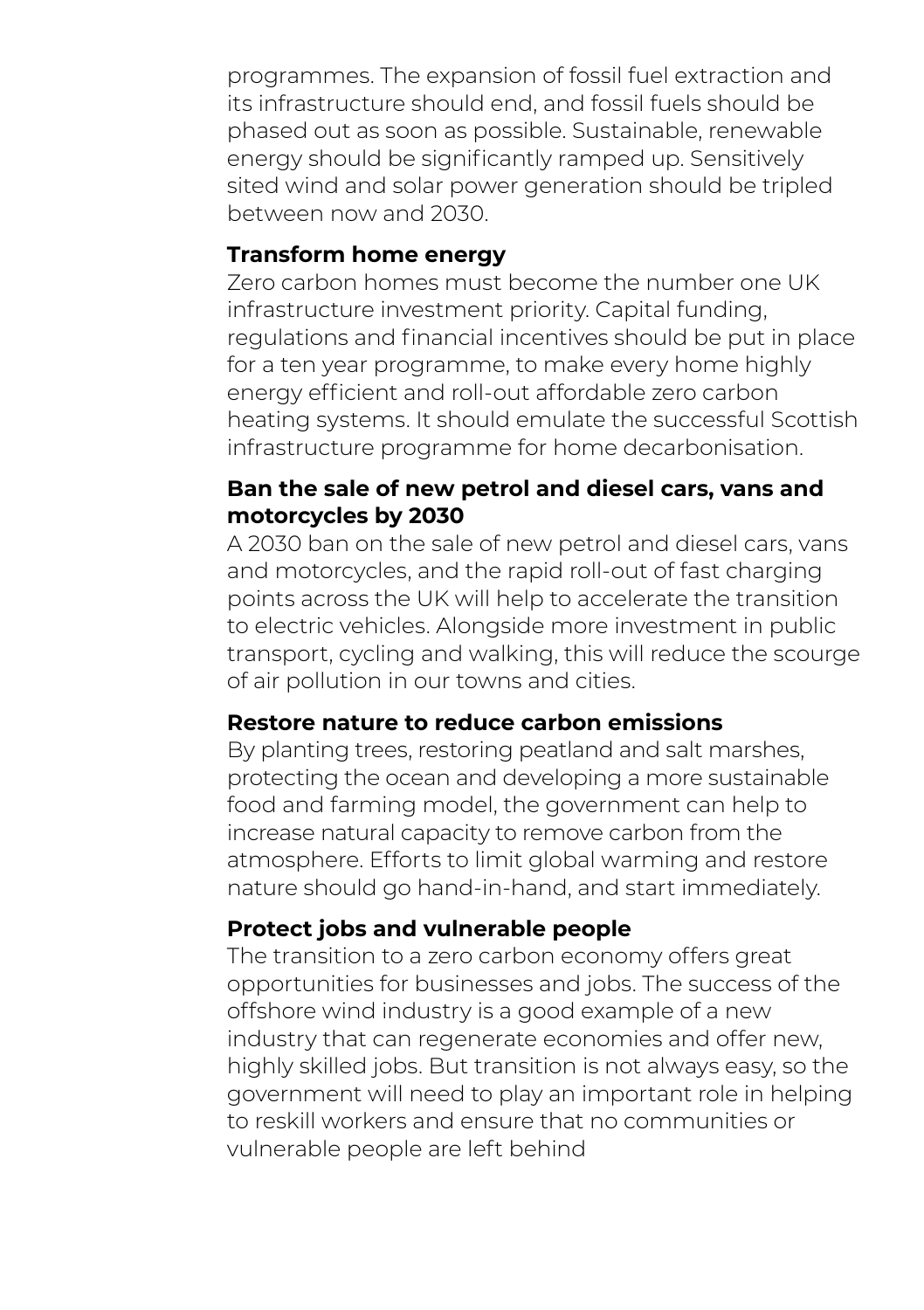# INTERNATIONAL CLIMATE ACTION

The government must put climate justice at the heart of the UK's international diplomacy and development programme, including at the upcoming UN climate summits. It should:

Allocate at least £1.76 billion for international climate funding in developing countries every year.<sup>3</sup>

Urgently establish new and additional sources of finance to ramp up support for the developing countries suffering the worst consequences of climate change.

Align all UK international support (such as Export Finance and Overseas Development Assistance) with commitments to limit global warming to 1.5°C.

Rule out signing trade deals with countries that are not implementing the Paris Agreement or upholding human rights and environmental standards.

#### The briefing was written by The Climate Coalition on behalf or organisations campaigning for net zero by 2045.

<sup>3</sup> House of Commons International Development Committee, 2019, *UK aid for combating climate change*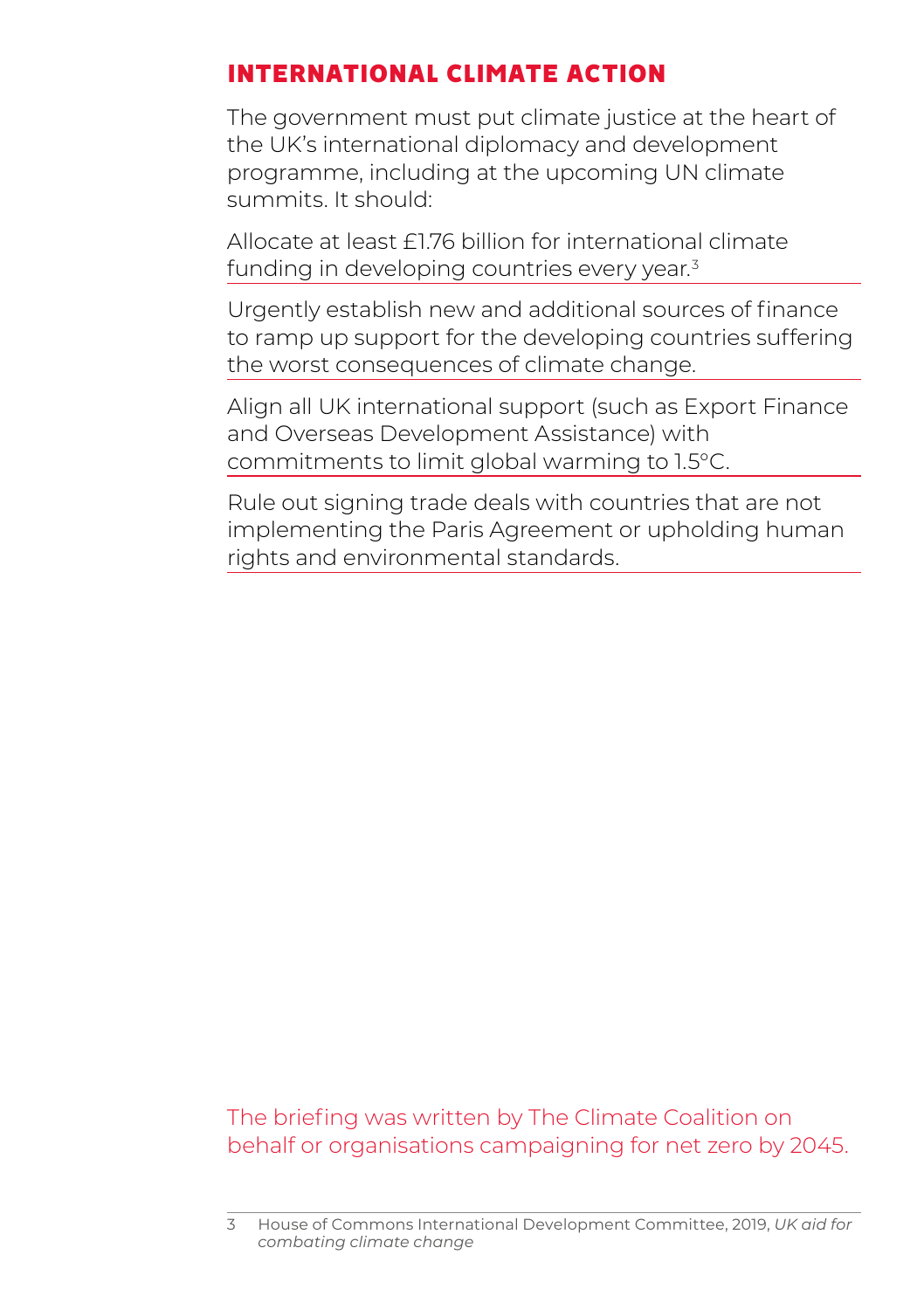# THE TIME IS NOW… FOR STRONG ENVIRONMENTAL **LAWS**

**We are calling for a flagship Environment Act with ambitious, legally binding targets for healthy air, clean water, thriving wildlife, green spaces where people live, and waste and plastic pollution.4 It must create a powerful, independent watchdog to make sure these targets are achieved.**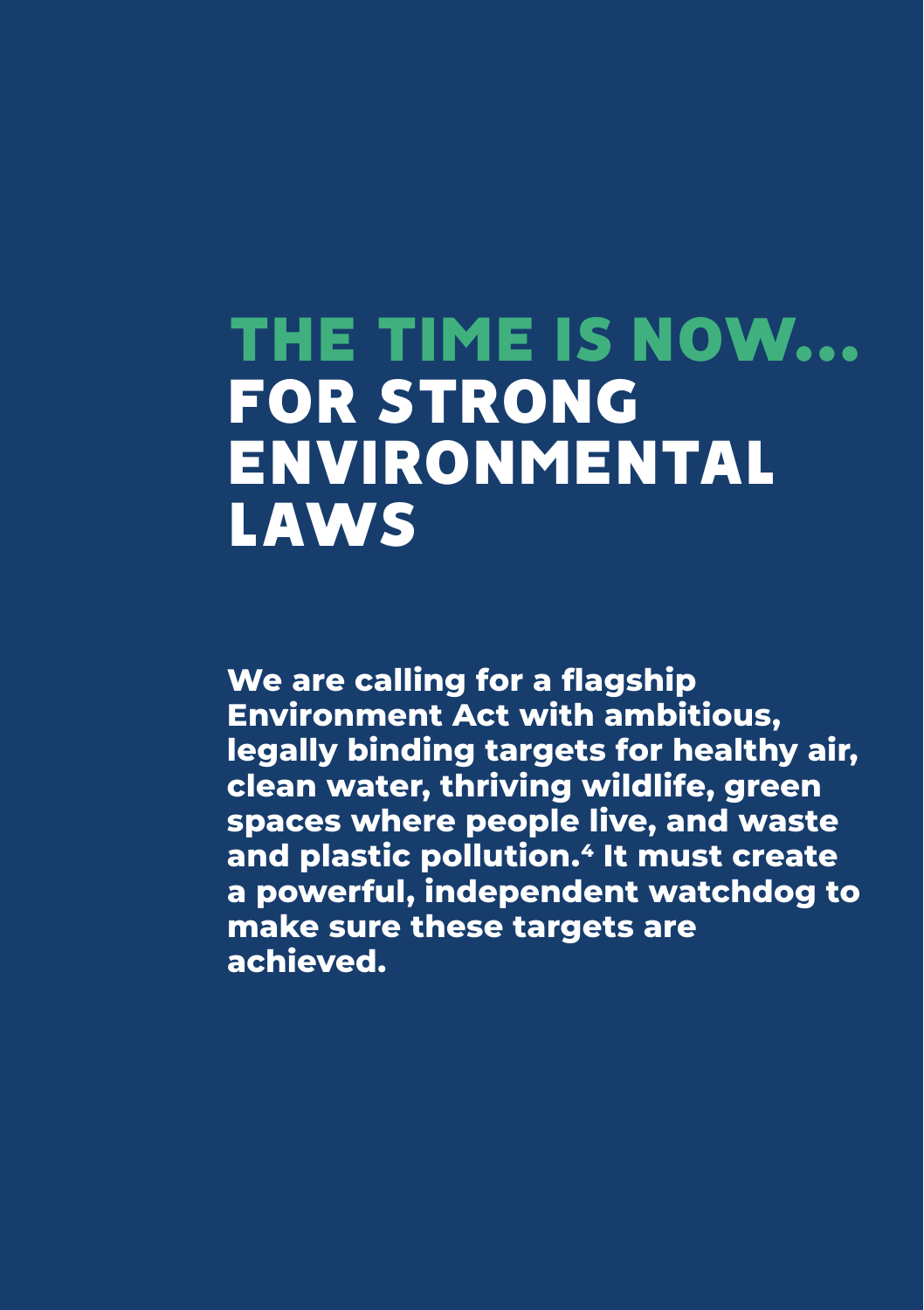Nature is declining and ecosystems are deteriorating globally at rates unprecedented in human history. We are witnessing this on our own doorstep, with extinctions of bee species and plummeting numbers of popular animals, like hedgehogs and nightingales.

This is also a crisis for people, as we are bound inextricably with the natural world and dependent on it for clean air and water, healthy seas, land for growing food and places to live. As one example of the challenges we face: 2.6 million school children in the UK are now breathing toxic air.

The UK must act urgently, with ambitious policies to tackle this environmental crisis and play our part globally. We already know the solutions, such as launching a large scale tree planting programme, designating areas where nature's recovery is prioritised, reusing resources and replacing polluting transport with cleaner alternatives.

The environment must be at the heart of government decision making, so it cannot be forgotten when political attention moves elsewhere. This requires new objectives enshrined in law, legally binding targets to enhance our environment and robust institutions to hold current and future governments to account.

# TESTS FOR A SUCCESSFUL ENVIRONMENT BILL

Draft clauses for the first part of a new Environment Bill were published in December 2018, but these fell well short of what is required. It must provide legal commitments to ensure that our environment is healthy and resilient, alongside mechanisms that drive change across government and business.5,6

It must establish bold and legally binding targets for healthy air, clean water, thriving wildlife, waste and plastic pollution, and our global footprint. It should progressively

<sup>4</sup> Greener UK's headlines for the content of a Westminster Environment Bill, October 2018

<sup>5</sup> House of Commons Environmental Audit Committee, Pre-legislative scrutiny of the Draft Environment (Principles and Governance) Bill, April 2019

<sup>6</sup> House of Commons Environment, Food and Rural Affairs Committee, Pre-legislative scrutiny of the Draft Environment (Principles and Governance) Bill, April 2019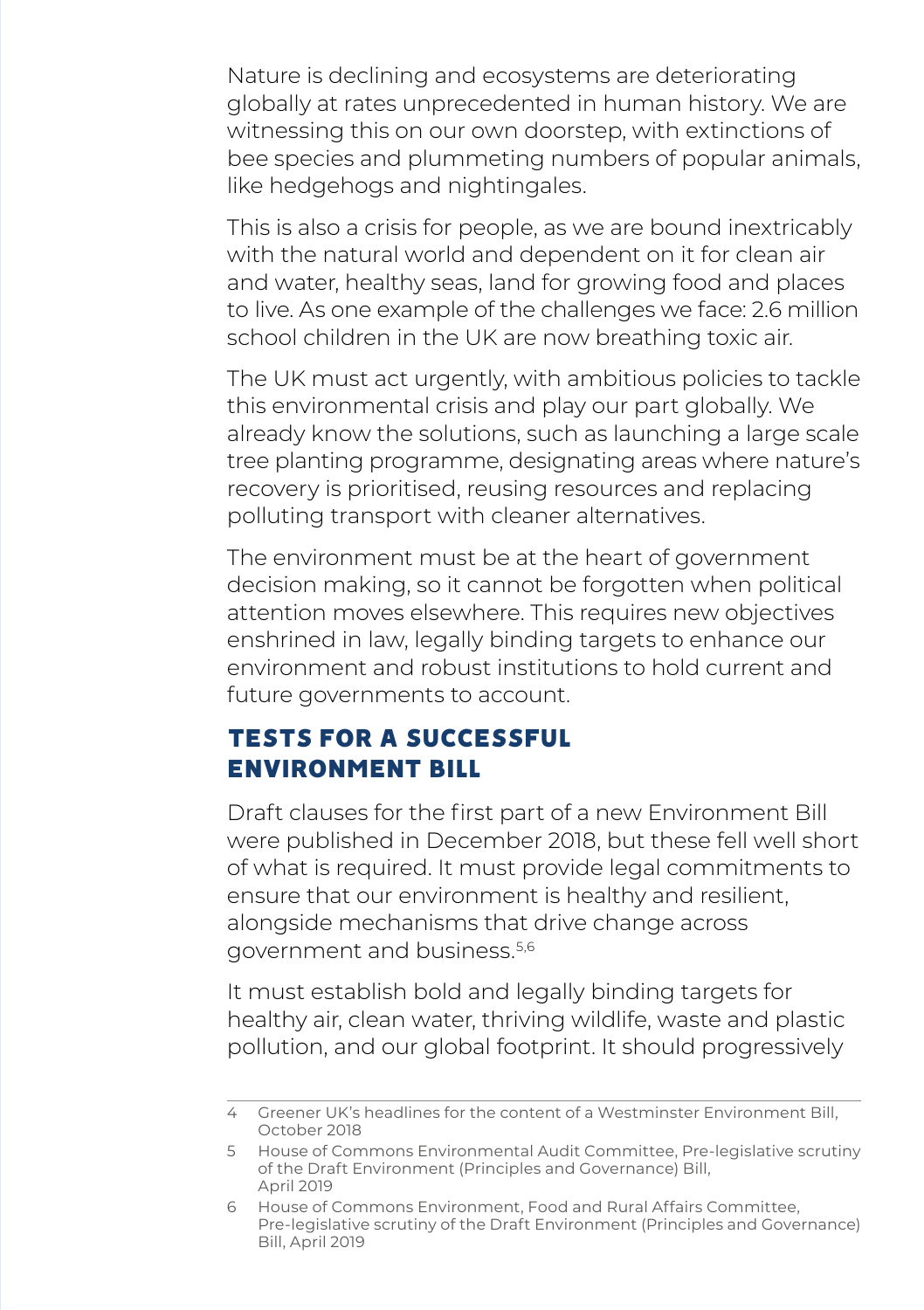improve and enhance the environment, create a strong and independent body to make sure laws are followed and establish new nature recovery networks across England.

#### **The Environment Bill must:**

Include high level objectives, setting out in law commitments to ensure the environment is healthy and resilient for the benefit of people and wildlife

Create a framework for legally binding targets, to achieve the objectives with robust mechanisms for delivering, monitoring and reporting on them, including through five year milestones.

Engage the private sector in the effort to deliver on environmental objectives by requiring companies to undertake due diligence.

Establish nature recovery networks across England, translating national aims into real change on the ground.<sup>7</sup>

Guarantee that environmental standards will not be weakened<sup>8</sup>

Create a strong and independent environmental watchdog: the Office for Environmental Protection provided with multi-year budgets, and give parliament a greater say on approving its funding and appointments.<sup>9</sup>

Provide a transparent mechanism for the public to make complaints when environmental law is breached, and empower the Office for Environmental Protection to challenge the substance of government and public authorities' decisions in court if necessary.

Include climate laws in the remit of the Office for Environmental Protection<sup>10</sup>

<sup>7</sup> Greener UK, March 2019, 'Why the Environment Bill must enable a strategic approach to environmental planning'

<sup>8</sup>  Greener UK, October 2018, 'Briefing on non-regression in the Environment Bill'

<sup>9</sup>  Greener UK, March 2019, 'The funding of the Office for Environmental Protection'

<sup>10</sup> Greener UK, September 2018, 'Why the proposed new environmental body should enforce climate law'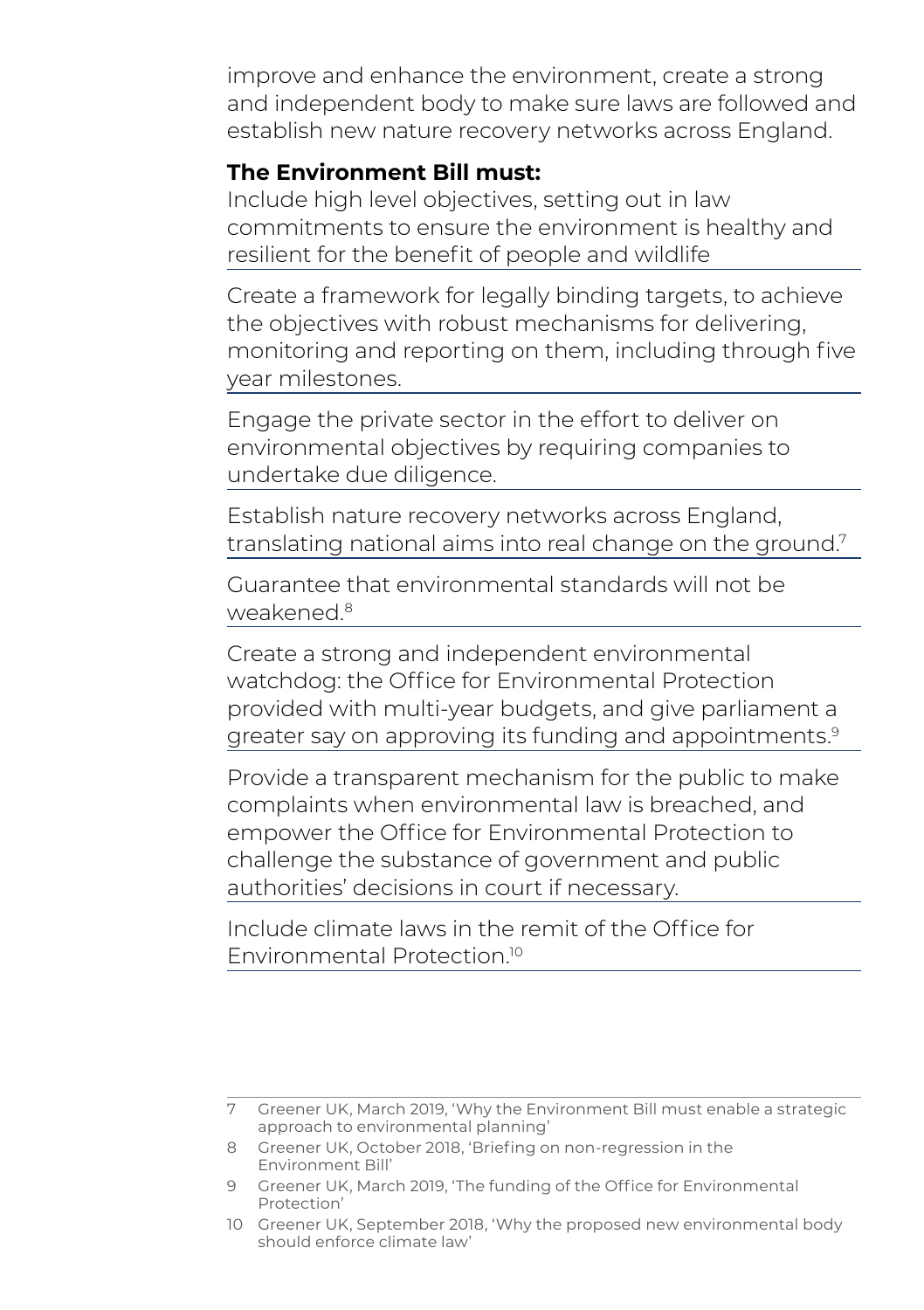Strengthen the clauses on environmental principles and ensure they achieve a high level of environmental protection.

Co-ordinate with proposals in Northern Ireland, Scotland and Wales to ensure a joined up, transboundary approach to managing shared environmental resources.

Be introduced to parliament swiftly to allow enough time for scrutiny and improvement before the end of the proposed Brexit transition period.

## OTHER IMPORTANT LAWS AND POLICIES

If the government grasps the opportunity, the Environment Bill could be a historic piece of legislation. But there are other important laws and policies that need strong green threads running through them to achieve this. The government must also:

**Put the environment at the heart of the Brexit negotiations:** a high level of environmental protection and recovery should be a core objective of the future relationship between the UK and the EU.

**Deliver ambitious agricultural reform:** the Agriculture Bill is an unprecedented opportunity to revitalise the countryside in a way that meets the needs of people, farming, food and the environment, for generations to come. It must protect and enhance the ecosystems that underpin sustainable farming: our soils, freshwater and natural habitats.

**Seek trade deals that reflect the high standards the public demands:** the government must establish a trade policy, anchored in primary legislation, which safeguards the environment, provides transparency, and gives parliament and civil society a voice in trade negotiations.

**Put sustainability at the heart of fisheries policy:** the Fisheries Bill must be amended to ensure truly sustainable and accountable fisheries management that minimises impacts on the marine environment and enables coastal communities to thrive.

This briefing was written by the organisations working on Greener UK's Environment Act campaign.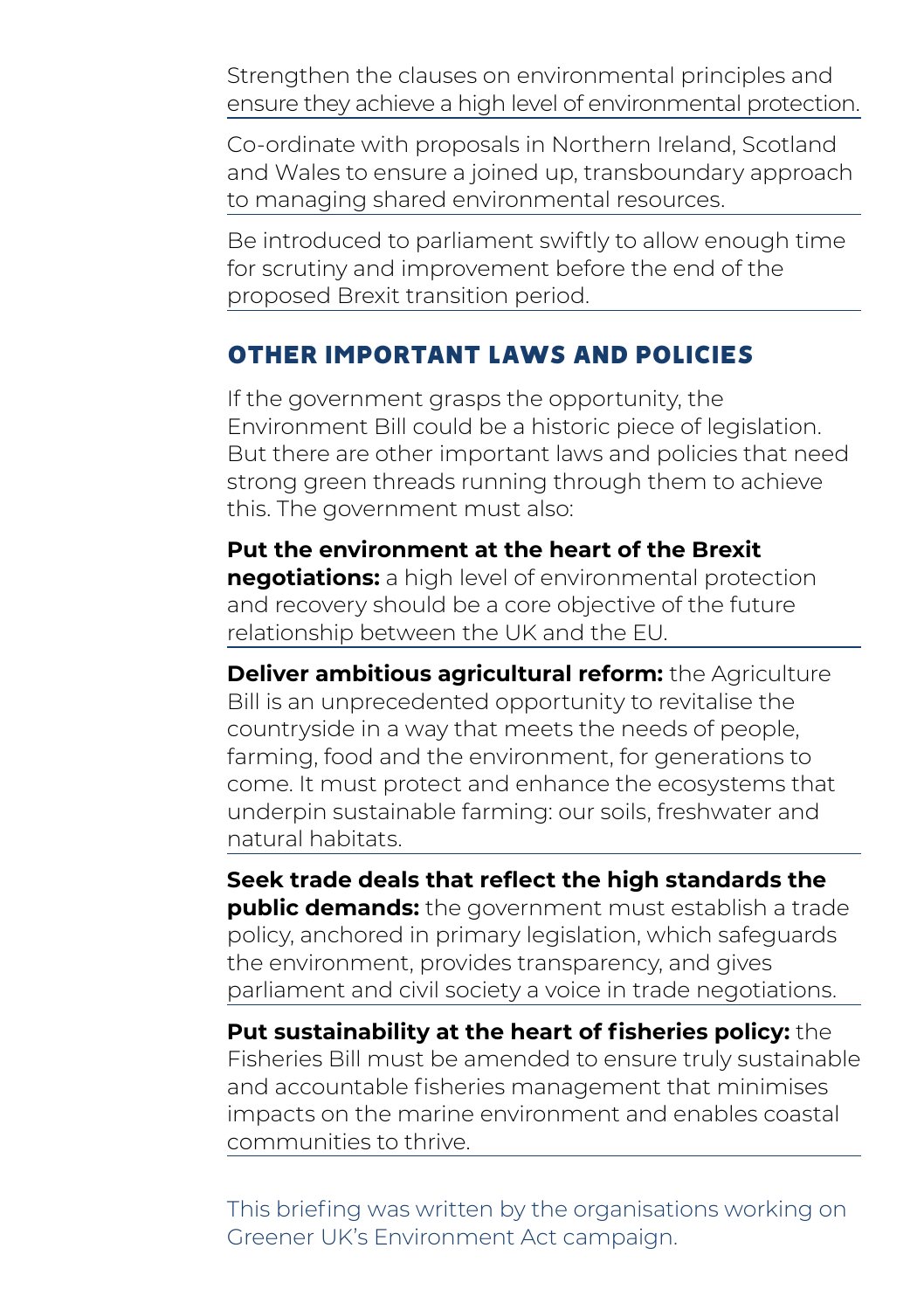# THE TIME IS NOW… TO INVEST IN THE SOLUTIONS

**We are calling for the government spending review to ensure at least 2% of GDP per year is committed to climate action and restoring nature, both at home and abroad, starting now.**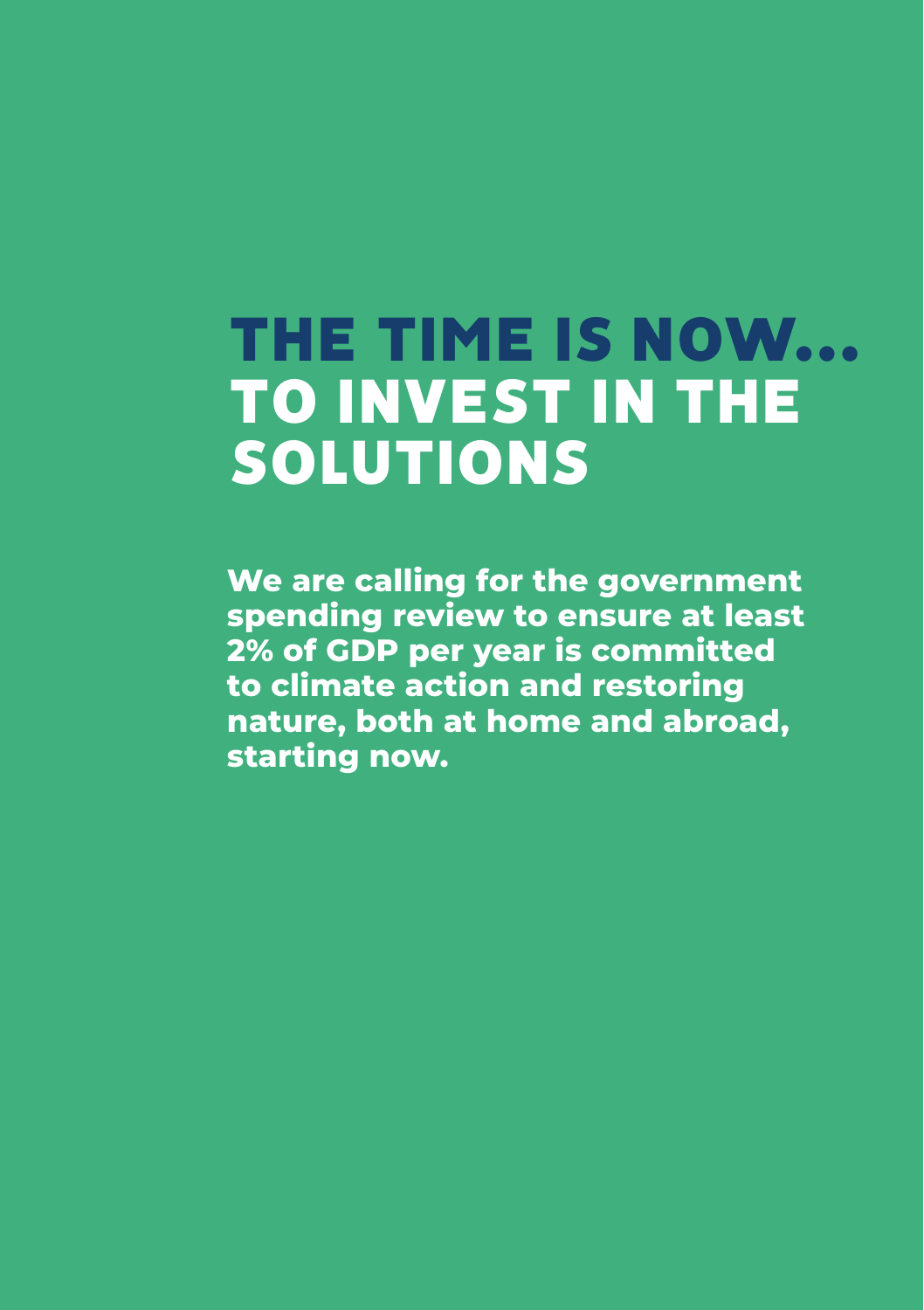Climate change and the continued destruction of the natural environment threatens the lives and livelihoods of billions of people, and impacts wildlife and ecosystems here in the UK and globally. Without action now, today's young people and future generations will inherit a deteriorating and much degraded planet. The UK cannot solve these problems alone, but we can do as much as we can and inspire others to do likewise.

Governments have invested tens of millions, but the climate and environmental emergency means this level of investment has not been enough. Whilst tens of billions are being allocated to damaging infrastructure projects, such as HS2 and new roads, nature's decline and climate change have been overlooked. Spending on protecting the only planet we have must be a priority.

The next spending review is a chance to increase government investment in climate and nature protection. The Committee on Climate Change has advised the government that a total investment of 1-2% GDP per year is needed on climate change alone. The costs of not investing will be much higher, while the benefits of this spending will be significant. Much of the additional investment needed could be reallocated from projects that damage the environment and people's health.<sup>11</sup>

Here are some examples of where additional government spending is needed urgently:

## REDUCING CARBON EMISSIONS FROM TRANSPORT

Transport is the largest source of greenhouse gases. It is also a major source of air pollution, responsible for up to 36,000 early deaths each year in the UK.12

Investment is needed in electric vehicle charging infrastructure. But even a rapid transition to electric cars will not reduce carbon pollution fast enough. More public transport is needed, particularly buses. Over 3,000 bus

<sup>11</sup> Committee on Climate Change, 2019, *Net zero: the UK's contribution to stopping global warming*

<sup>12</sup> British Safety Council, 2017, *Impact of air pollution on the health of outdoor workers*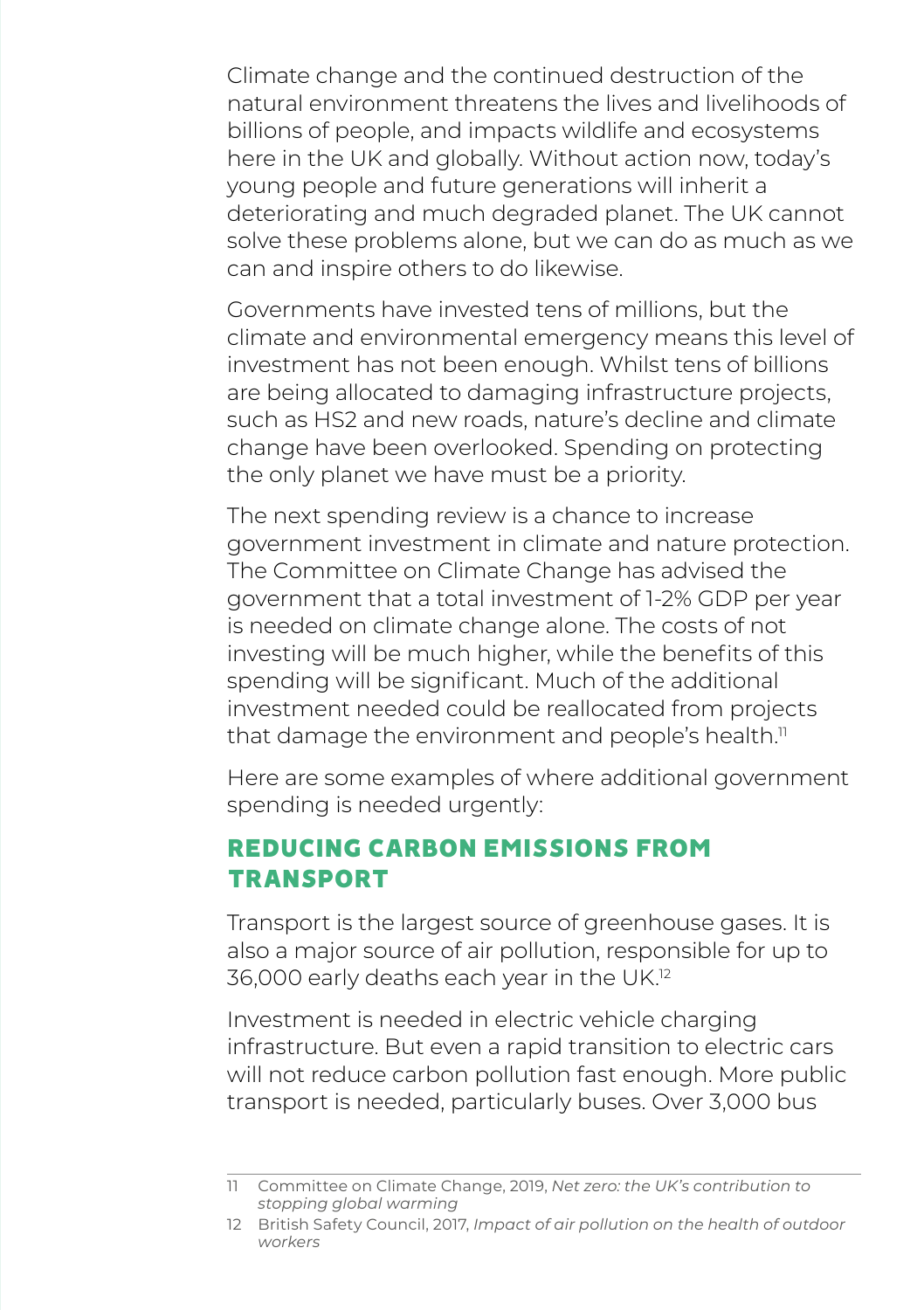routes have been cut or reduced in England and Wales since 2010, and fares have skyrocketed. Experts have said at least an additional £1.3 billion per year is required.

Physical inactivity costs the UK £7.4 billion per year and is responsible for one in six deaths, so investment in cycling and walking is money well spent.<sup>13</sup> The UK should be spending around £50 per person per year on cycling and walking infrastructure.<sup>14</sup>

# RESTORING AND PROTECTING NATURE

While the government does spend money on nature protection, a higher level is needed. Degraded peatlands and salt marshes need to be restored, new nature recovery networks should be established and the UK's Marine Protected Areas and designated land-based wildlife sites need to be restored and policed. At least £2 billion more per year should be spent on nature restoration alone.<sup>15</sup> The £3 billion currently spent on farming should be retained to 2028 and redirected to support nature-friendly farming.<sup>16</sup>

We need at least 30,000 hectares a year of new tree planting, including in and around our towns.17 The right trees in the right place benefit nature, aid flood defences, capture carbon and reduce air pollution. While some of the funding for this can come from paying farmers to farm differently, much will need to be additional public expenditure.

Investment in nature has high returns. It reduces flood and drought risks, improves health, increases agricultural productivity, helps to tackle climate change and benefits the rural economy.

<sup>13</sup> Public Health England, 2014, *Everybody active, every day*

<sup>14</sup> L Sloman and L Hopkinson, 2019, 'Segregated cycleways and e-bikes – the future of urban travel', Transport for Quality of Life and Friends of the Earth

<sup>15</sup> Vivid Economics, November 2018, *Keeping it cool: how the UK can end its contribution to climate change*, an analytical report for WWF

<sup>16</sup> RSPB, National Trust and The Wildlife Trusts, October 2017, 'Assessing the costs of Environmental Land Management in the UK: final report'

<sup>17</sup> Committee on Climate Change, May 2019, *Net zero: the UK's contribution to stopping global warming*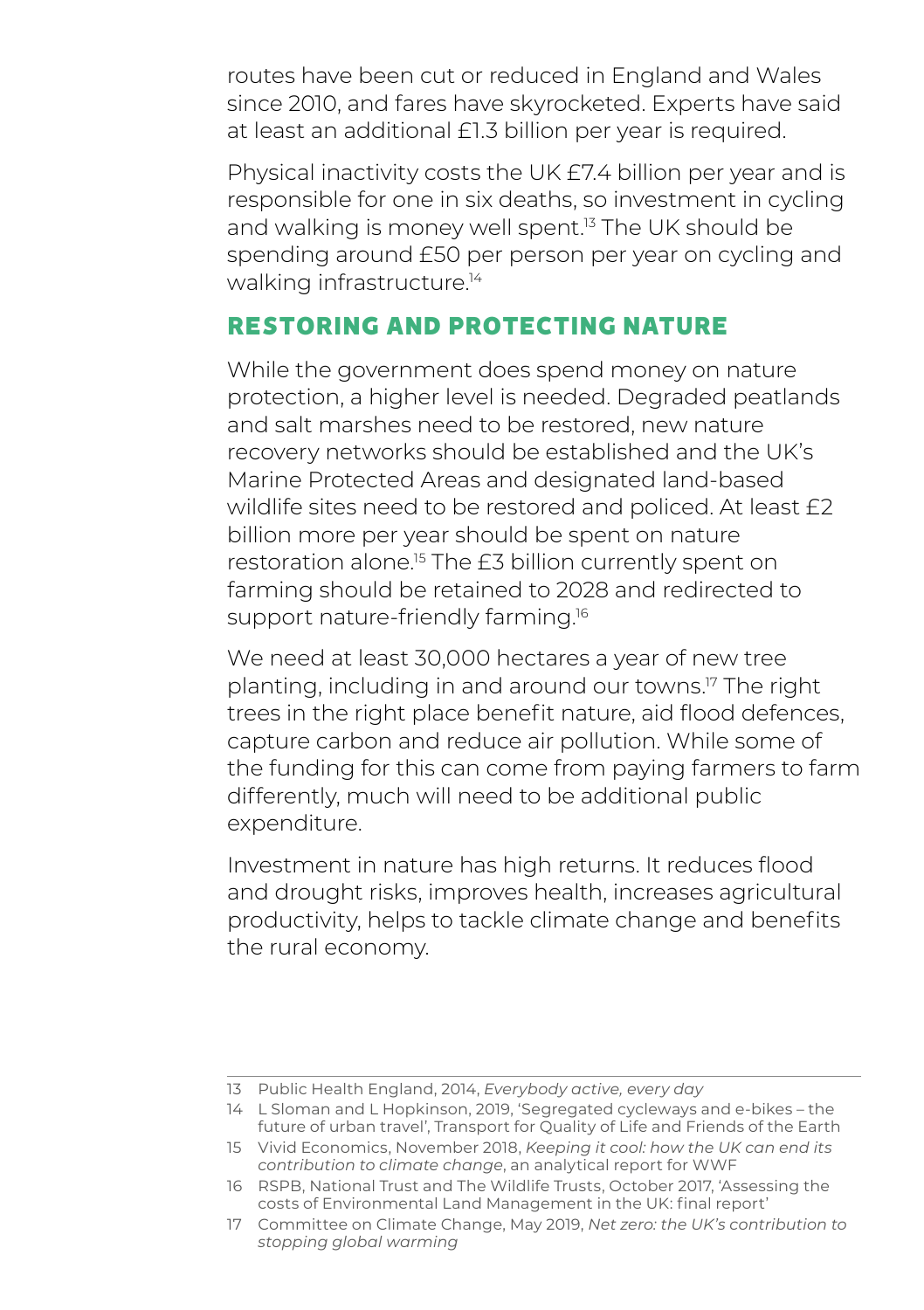# CLEAN ENERGY AND WARM HOMES

Energy efficiency has been significantly underfunded over the past decade and the move from gas to eco-heating has hardly started. Every billion of additional public spending could unlock £4 billion of private investment in energy saving measures. Homes will be warmer, energy bills reduced for millions of households and carbon emissions cut<sup>18</sup>

To ensure clean electricity for all homes and industry, further investment is needed. The UK's support for renewable energy has resulted in dramatic cost reductions. Now is the time to build on this success, with investment in other technologies, such as floating offshore wind, enabling the UK to lead one of the global industries of the future.

#### SUPPORTING INTERNATIONAL ACTION

As one of the world's wealthier countries, the UK must pay its fair share in the international effort to tackle climate change and nature loss. The UK's climate finance is a lifeline for vulnerable communities in the world's poorest countries who have done the least to cause the crisis, yet suffer its worst effects. At the very least, the spending review needs to commit £1.76 billion annually to support developing countries in taking climate action, and this must not come from the aid budget alone. The UK should also begin to commit funds for global nature restoration and protection.

This briefing was written by the organisations involved in The Time Is Now mass lobby.

<sup>18</sup> E3G, 2018, *Silver buckshots? Opportunities for closing the gap between ambition for, and policy and investment to drive, UK residential energy efficiency renovation*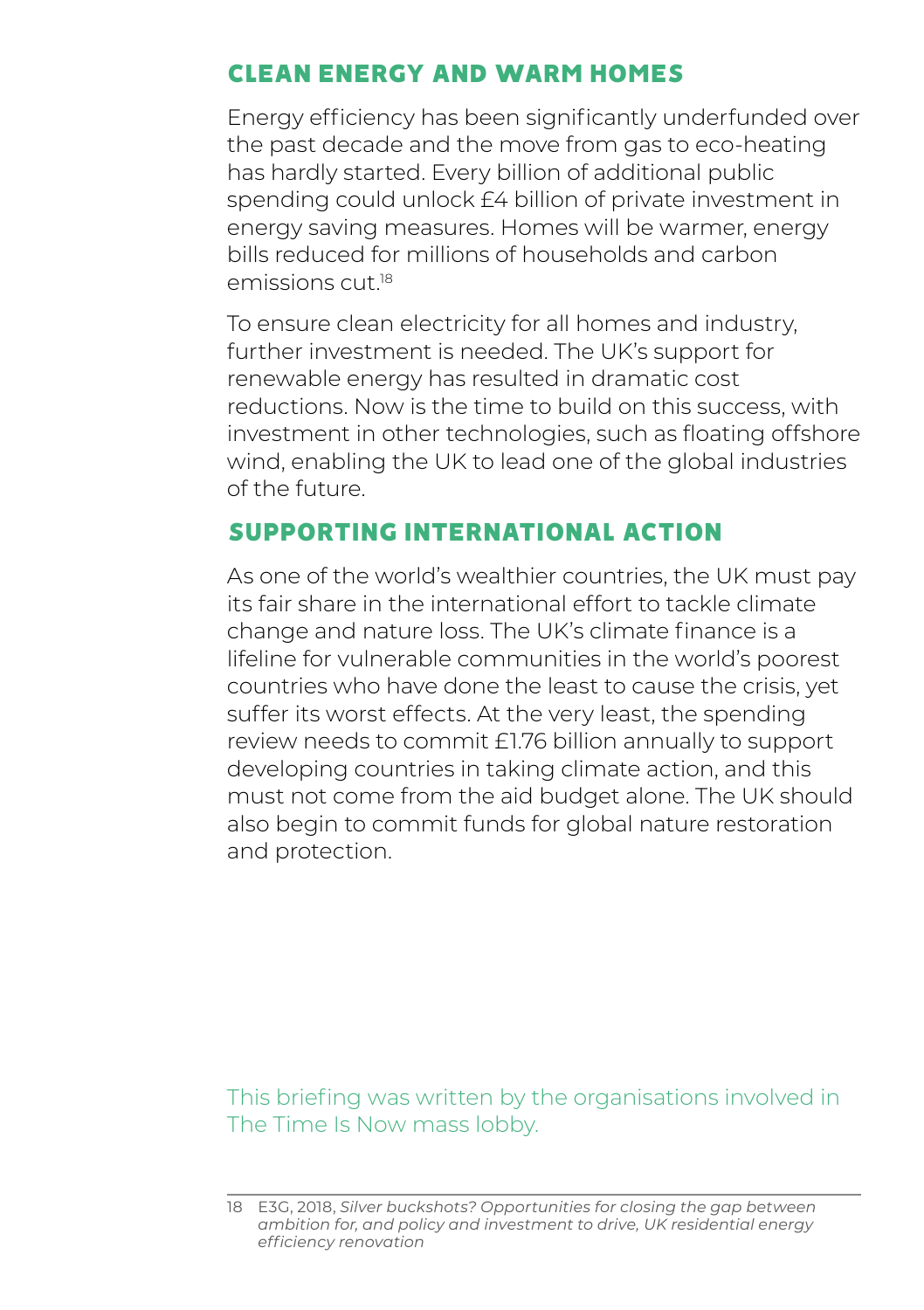# THE TIME IS NOW… TO BE A GLOBAL LEADER

**We are calling for the UK to lead international efforts to tackle the climate and environmental emergency over the next 18 months. This means agreeing ambitious action at home, inspiring others to follow and providing financial support to poorer countries.**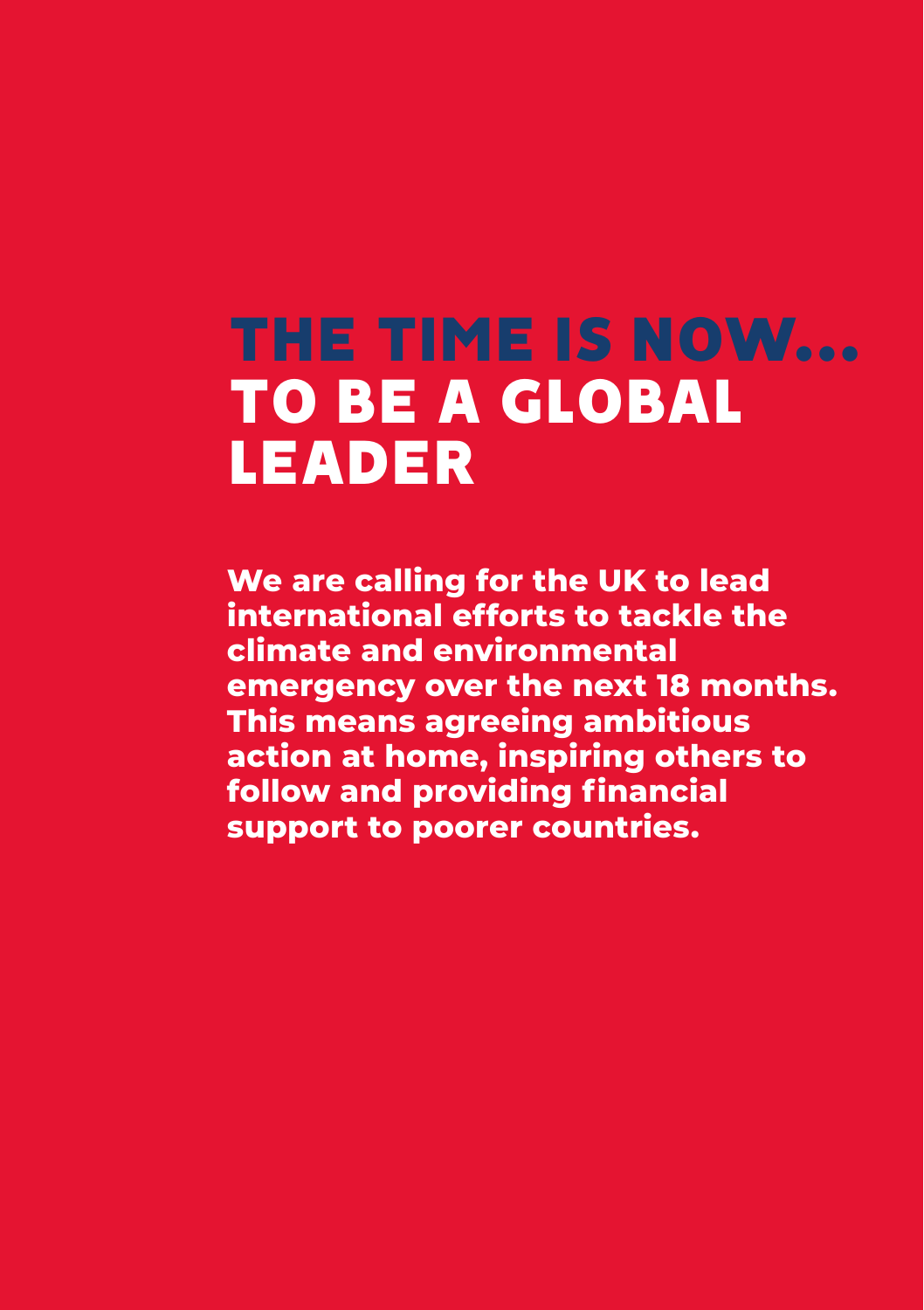The UK is not doing this alone. 2020 is a critical year for global action on climate, environment and poverty. In this year, important UN summits on climate change and biodiversity will take place, piling the pressure on all countries to strengthen their climate action plans and come together to address global biodiversity decline. It is the deadline year for Nationally Determined Contributions to be strengthened and for long term targets to be set out ahead of the COP26 climate summit, expected to take place in November 2020.

## 18 MONTHS OF OPPORTUNITIES

**23 September 2019 UN Climate Action Summit:** world leaders will provide concrete plans for how they will increase climate ambition at national level.

**October-November 2019 'Refilling' the international Green Climate Fund:** this is the first replenishment of this fund, designed to be the leading channel of climate finance from developed to developing countries.

**Spring 2020 Biodiversity Beyond National Jurisdiction (BBNJ):** a treaty will be agreed on the governance of the high seas.

**July 2020 Sustainable Development Goals (SDGs):** this is an opportunity to extend environmental SDG targets, in alignment with the post-2020 Convention on Biological Diversity framework.

**September 2020 Heads of State Nature Summit:** world leaders will declare it is no longer acceptable to continue to degrade our planet.

**October 2020 COP15 of the Convention on Biological Diversity:** a chance to put forward a strong voluntary national contribution and drive political ambition to support an ambitious global biodiversity framework.

**Late 2020 COP26 of the United Nations Framework Convention on Climate Change (UNFCCC):** the UK has bid to host this critical UN climate summit. It is the last chance to raise ambition before the Paris Agreement comes into force and to better integrate nature-based solutions to mitigate, and adapt to, climate change.

**2021 G7 UK:** the UK will host this G7 summit.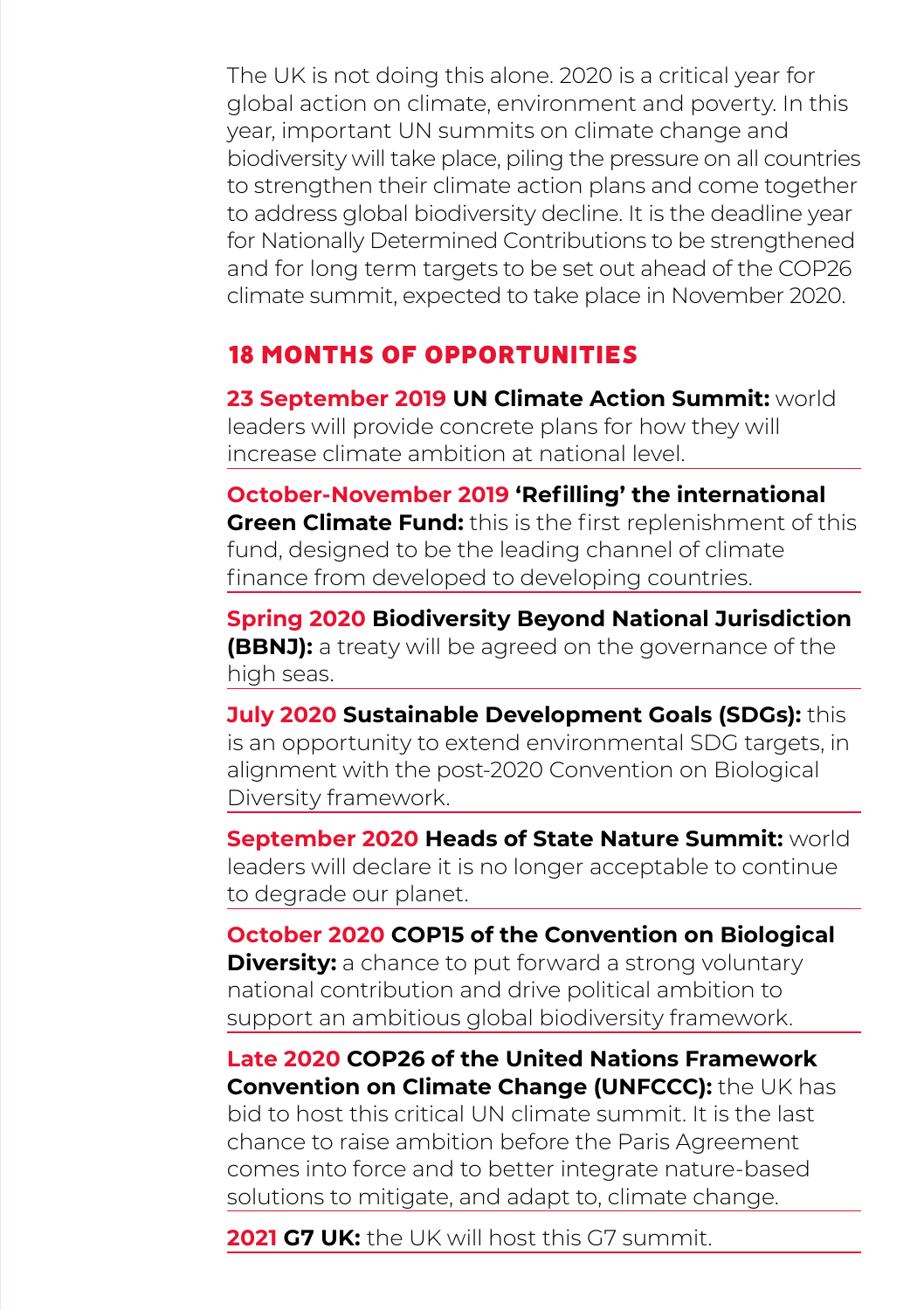**Further actions you can take to support these asks:**

- **Keep the issues in the public eye by**   $\rightarrow$ **submitting parliamentary questions**
- **Sign, promote and champion Greener UK's MPs' Charter for the Environment**
- **Push the BEIS Select Committee to carry out an inquiry into progress against the net zero target**
- **Write to the new prime minister calling for these asks to be actioned**
- $\rightarrow$  Keep communicating with your **constituents about the work you're doing on climate and the environment**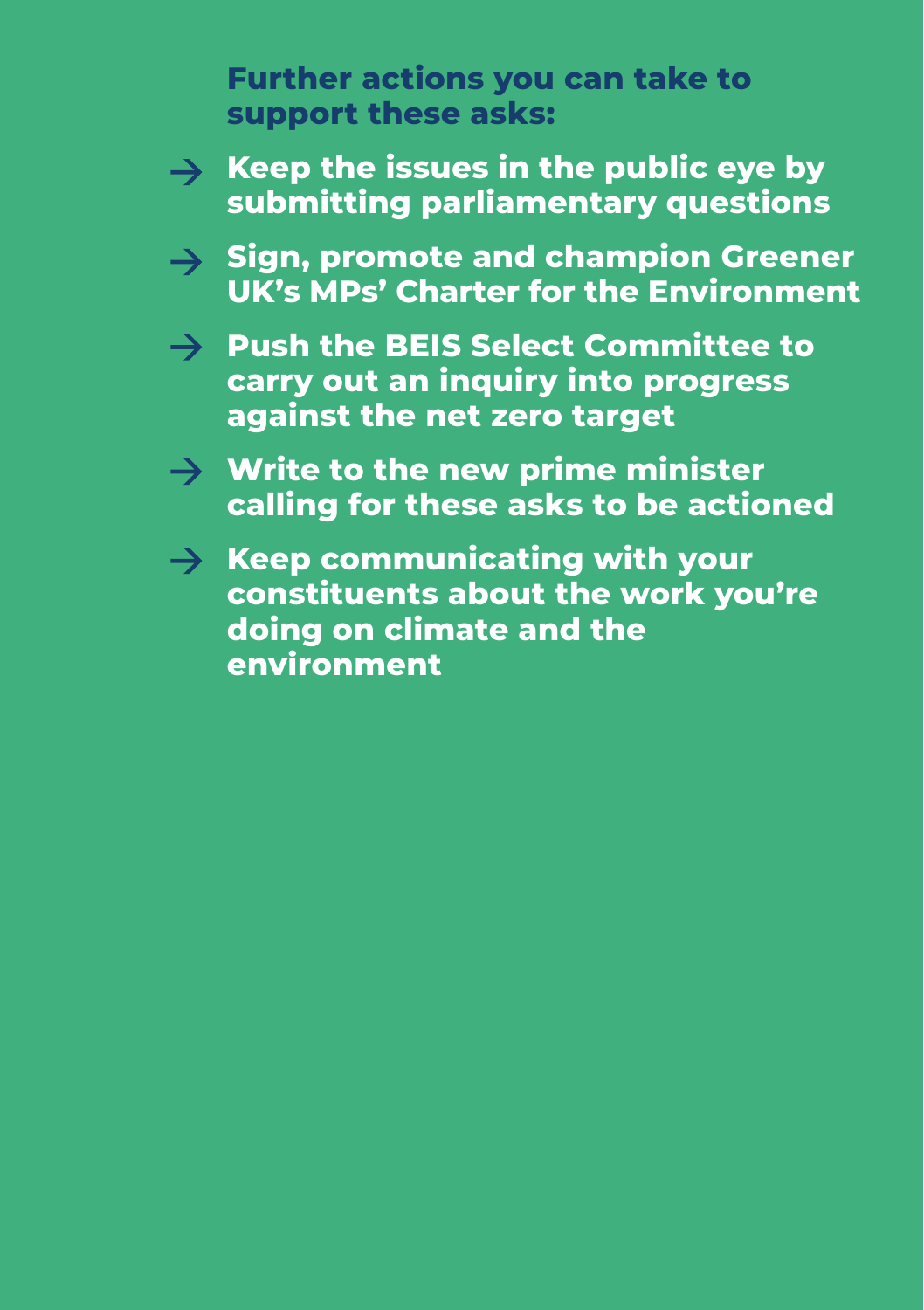This document contains the asks delivered to MPs by people participating in the mass lobby of parliament, organised by Greener UK and The Climate Coalition, on 26 June 2019.

#### **Contacts**

The Climate Coalition Romero House 55 Westminster Bridge Road London, SE1 7JB

t. 020 7870 2213 e. campaigns@theclimatecoalition.org theclimatecoalition.org

Greener UK c/o Green Alliance 11 Belgrave Road London, SW1V 1RB

t. 020 7630 4524 e. rchambers@green-alliance.org.uk greeneruk.org